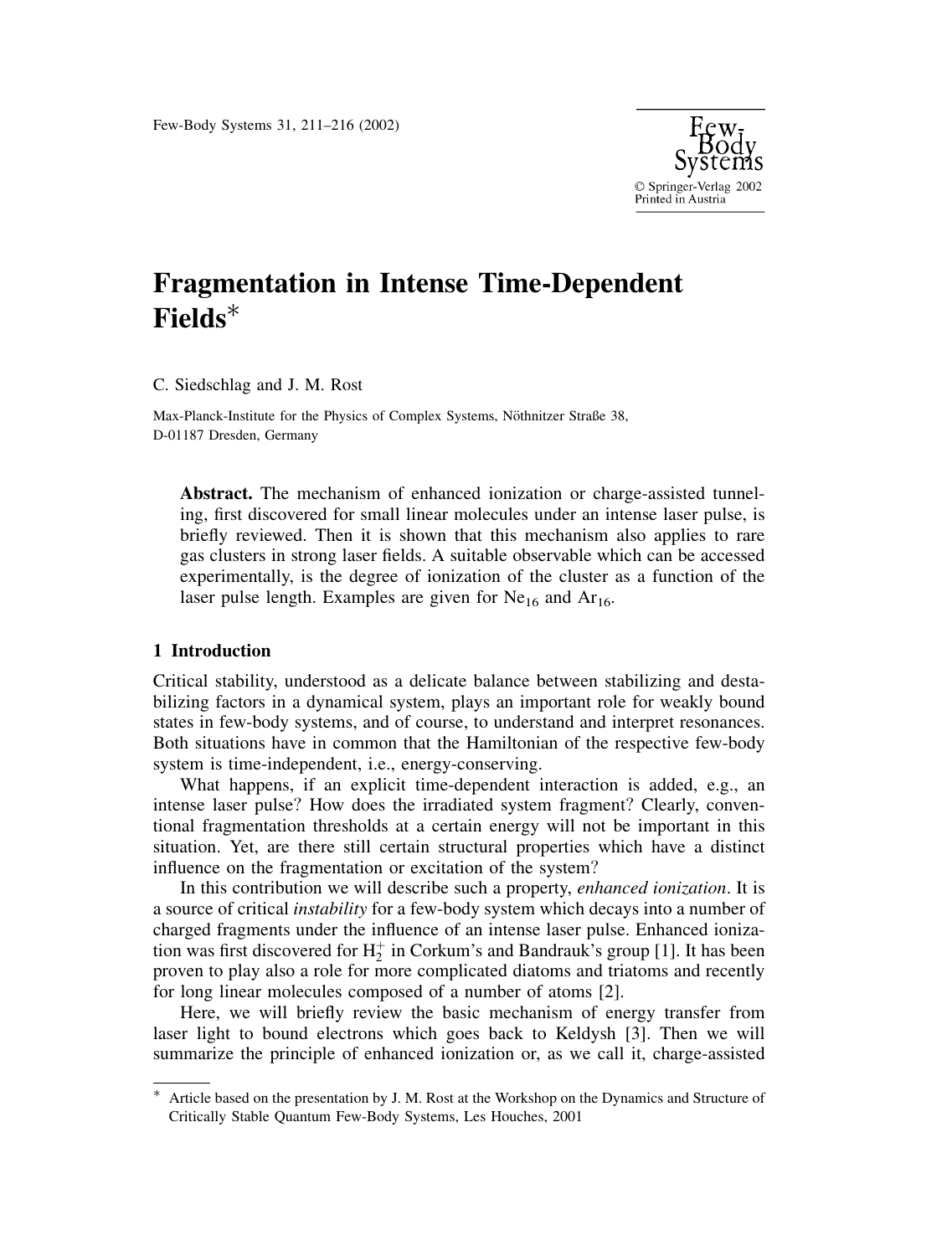tunneling. Finally, in the main part of this contribution, we will show that this principle of ionization and fragmentation enhancement due to a local (in time and space) instability of the system is also at work in rare gas atom clusters of moderate size of the order of 10 atoms. We will use atomic units unless stated otherwise.

#### 2 Energy Transfer from a Laser Field to Bound Electrons

#### 2.1 Tunneling Ionization for an Atom

Adding a time-dependent interaction via dipole coupling

$$
V(\mathbf{R},t) = \mathbf{R}\hat{e}_p F_0 f(t) \cos(\omega t)
$$
 (1)

to the dynamics of a bound electron with a Hamiltonian  $H = p^2/2 - Z/R$  increases the space of parameters on which the dynamics depends by the envelope function  $f(t)$  with a maximum field strength of  $F_0$ , by the pulse length T, the frequency of the field  $\omega$  and by the polarization direction  $\hat{e}_p$  (we assume linearly polarized light only). The fluency or energy content of the pulse is then  $E_T = F_0^2 \int_0^T f(t)^2 dt$ . Most experiments have been performed at  $\omega$  = 0.057 a.u. which is the frequency of the Titan-Sapphire laser. Typical pulse lengths are of the order of  $10-10<sup>3</sup>$  fs or longer, depending on the peak intensity  $F_0^2$  one needs.

For the theoretical approach the ratio  $\gamma = \omega/F_0(2\omega_B)^{1/2}$  is important and decides if the light field can be treated classically ( $\gamma$  < 1) but non-perturbatively or if one deals with multiphoton dynamics where each absorbed photon can be traced and increases the energy by  $\hbar\omega$ . The regime  $\gamma < 1$  is sometimes called tunneling regime since the ionization proceeds by tunneling through an instantaneous barrier formed by the time-dependent potential  $-Z/R + \mathbf{R}\hat{e}_p F_0 f(t) \cos \omega t$  seen by the electron. Keldysh gave an analytical expression of the ionization rate under such conditions which is dominated by the tunneling through the barrier (see Fig. 1a; for simplicity we discuss a one-dimensional case here where the electron has only one degree of freedom along the polarization axis of the laser,  $\mathbf{R}\hat{e}_p = R$ ). For our purpose, also in the context of clusters as explained later, we use a semiclassical



Fig. 1. Schematic representation of tunneling ionization at maximum field strength (a) for an atom, and (b) for  $H_2^+$  at different internuclear distances R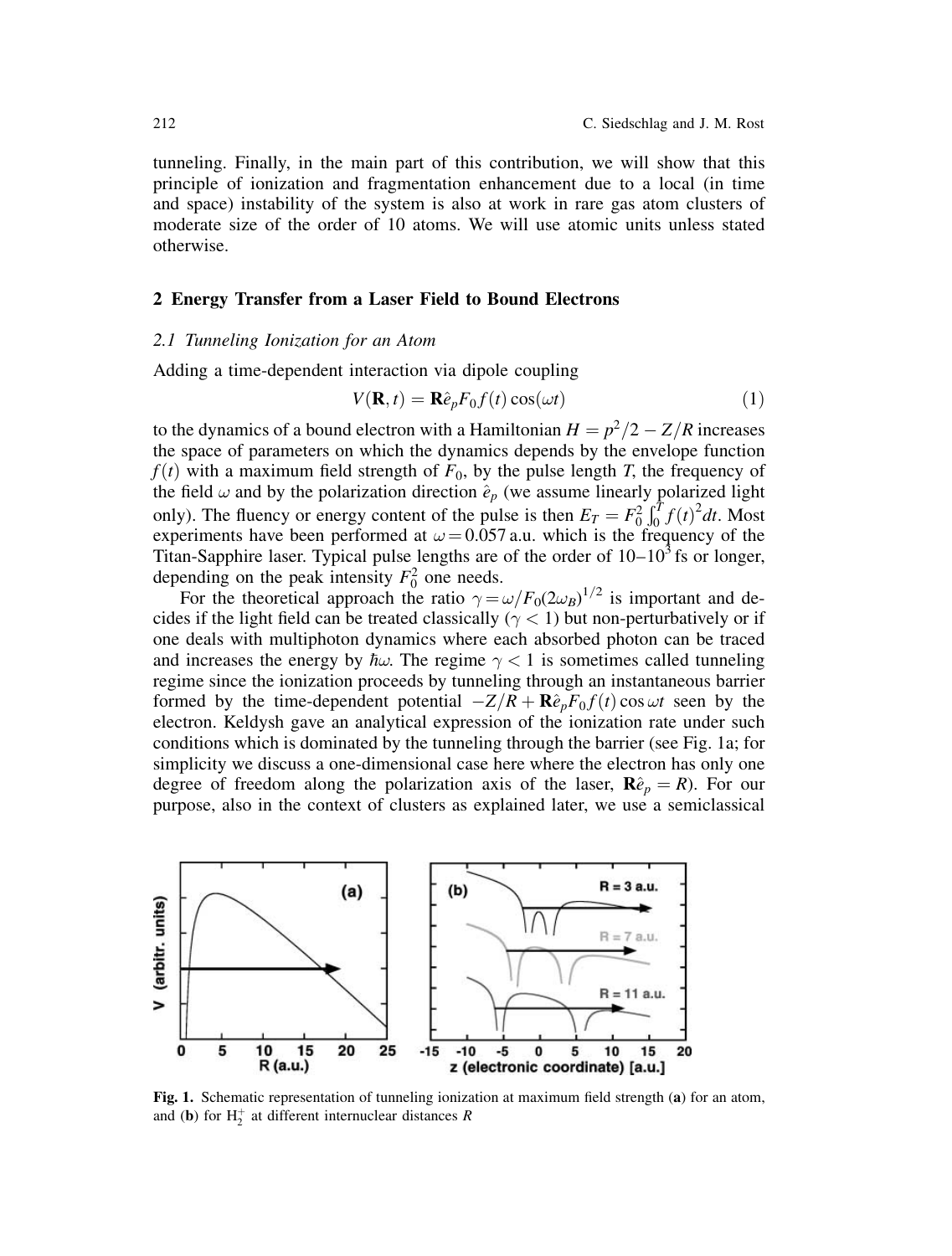approximation of the tunneling rate

$$
\Gamma(t) = 1/\tau \int (V(R) - RF_0 f(t) \cos \omega t - E_B)^{1/2} dR,
$$
\n(2)

where  $1/\tau$  is the frequency  $\omega_B/2\pi$  with which the particle bound with energy  $\hbar\omega_B$ tries to tunnel through the barrier. For a hydrogen atom with binding energy  $E_B =$  $\hbar\omega_B = 0.5$  a.u. and the laser frequency of  $\omega = 0.057$  a.u. at a field strength of  $F = 0.15$  a.u. we have  $\gamma \approx 1/10$  as well as  $\omega/\omega_B \approx 1/10$  which implies a separation of time scales for the electron dynamics and the periodic change of the laser field: The electron in its hydrogenic ground state returns roughly ten times before one optical cycle is completed. This allows one to formulate a time-dependent rate as in Eq. (2) and to integrate over time afterwards. The envelope function  $f(t)$ , of sin<sup>2</sup>-shape in our case, controls the pulse length and varies even more slowly for a pulse of a typical length of 10 to 100 optical cycles.

#### 2.2 Enhanced Ionization for a Diatomic Molecule

Looking at the simplest molecule,  $H_2^+$ , exposed to a strong laser field, one notes that an additional time scale enters the dynamics, namely that of the nuclear motion. It is typically (depending on the mass of the nuclei) a factor  $10^3$  to  $10^5$ slower than the electronic time scale (1 a.u.) and can be of the same order as the pulse length. The interesting dynamical effects happen when the internuclear axis is parallel to the polarization axis of the laser light. The simplest representation of the system still capturing the essential dynamical features is therefore onedimensional for the electronic and nuclear degree of freedom. Since the latter can be treated as an adiabatic variable to a first approximation we have now an ionization (or tunneling) rate in the strong laser field which depends on time  $t$  and internuclear distance  $R$ , as shown in Fig. 1b. Since the energy absorption is non-linear a larger part of the wavefunction is accumulated in the higher-lying well at each instant of time [1]. The internuclear distance which produces the lowest barriers will allow for the highest tunneling rate. At small internuclear distance, the electron lives still in one common well and has to tunnel through the outer barrier. For large internuclear separation the electron has to tunnel through the inner barrier. Hence, an intermediate internuclear distance  $R_c$  must exist where both barriers are of roughly equal height and easy to tunnel through for the electron. For  $H_2^+$  this is the case at about 7 a.u. for which distance also in the experiment a strong enhancement of ionization has been observed. The distance of the nuclei before the Coulomb explosion can be determined from the measured kinetic energy of the ions [4]. In Fig. 2 we show the one-dimensional result for enhanced ionization for fixed nuclei. This means that the laser pulse is applied to the system of the bound electron and the two nuclei at a distance R and the ionization yield is recorded. One clearly sees a maximum of ionization around 7 a.u. Note that the effect of chargeassisted tunneling does not depend on the laser frequency as long as the dynamical time scales are separated well. The quasiclassical curve compared to the quantum result in Fig. 2 has been obtained with our mixed quantum-classical formulation of few-body dynamics and represents a test for the following application to rare gas atom clusters.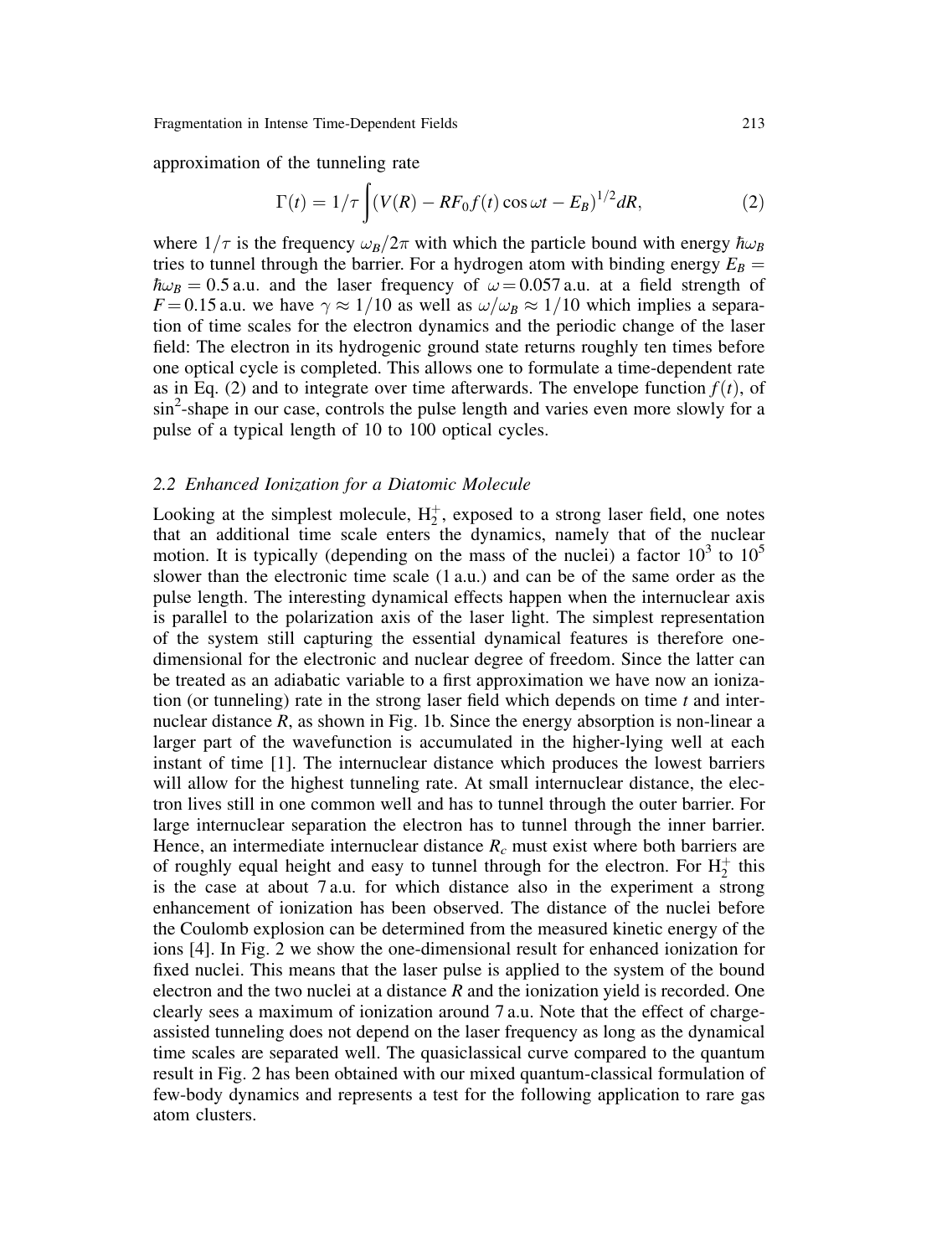

**Fig. 2.** Ionization probability for  $H_2^+$  in one dimension as a function of the internuclear distance  $R$ for a pulse of 10 optical cycles, peak intensity of  $5 \times 10^{13}$  W/cm<sup>2</sup> and frequency of  $\omega$  = 0.055 a.u.; quantum result solid and quasi-classical model dashed

#### 3 Rare Gas Atom Clusters in Strong Laser Fields

#### 3.1 Theoretical Approach

The description of clusters of  $10-50$  atoms with more than 10 electrons (Ne, Ar, etc.) in an intense laser field requires some severe approximations since more than a hundred particles cannot be propagated quantum-mechanically in time. The laser pulse fragments and ionizes the cluster very efficiently. Hence, it is reasonable to model the Coulomb explosion of charged fragments classically by solving Newton's equations for all the fragments. However, as described in the previous section, barriers and tunneling play a significant role for the absorption of energy from the laser pulse by bound electrons. An adequate treatment of these processes requires some quantum elements in the description which have to be compatible with the classical formulation for the motion of the particles. We model the ionization probability  $P(t) = \Gamma(t) \Delta t$  for each atom in the cluster with the time-dependent tunneling rate of Eq. (2) in a small time interval  $\Delta t$ , where the potential in the tunneling rate is now not only the atomic potential but in addition the instantaneous effective potential generated by all other surrounding charged particles. We decide by comparison of the probability with a random number if the atom is ionized. If the answer is yes, a new "classical" electron is created and the charge of the atom/ion increases by one. Simultaneously the next bound electron of the ion (with correspondingly higher binding energy) is subject to the possibility of ionization by the effective tunneling rate. This procedure is carried through simultaneously for all atoms/ions of the cluster. More details of the theoretical formulation and numerical implementation will be reported elsewhere. However, similar approaches have been formulated in refs. [5–7]. Our results agree quantitatively with ref. [7], while the results in ref. [6] for a given peak intensity indicate in general a higher degree of ionization than in our case.

## 3.2 The Traces of Charge-Assisted Tunneling in Rare Gas Atom Clusters

It is not obvious beforehand if charge-assisted tunneling is relevant for clusters since they do not have the preferred orientation of a linear molecule which gets aligned along the polarization axis. Another practical problem is the detection of the mechanism since the kinetic energy of all ions (even if it could be measured)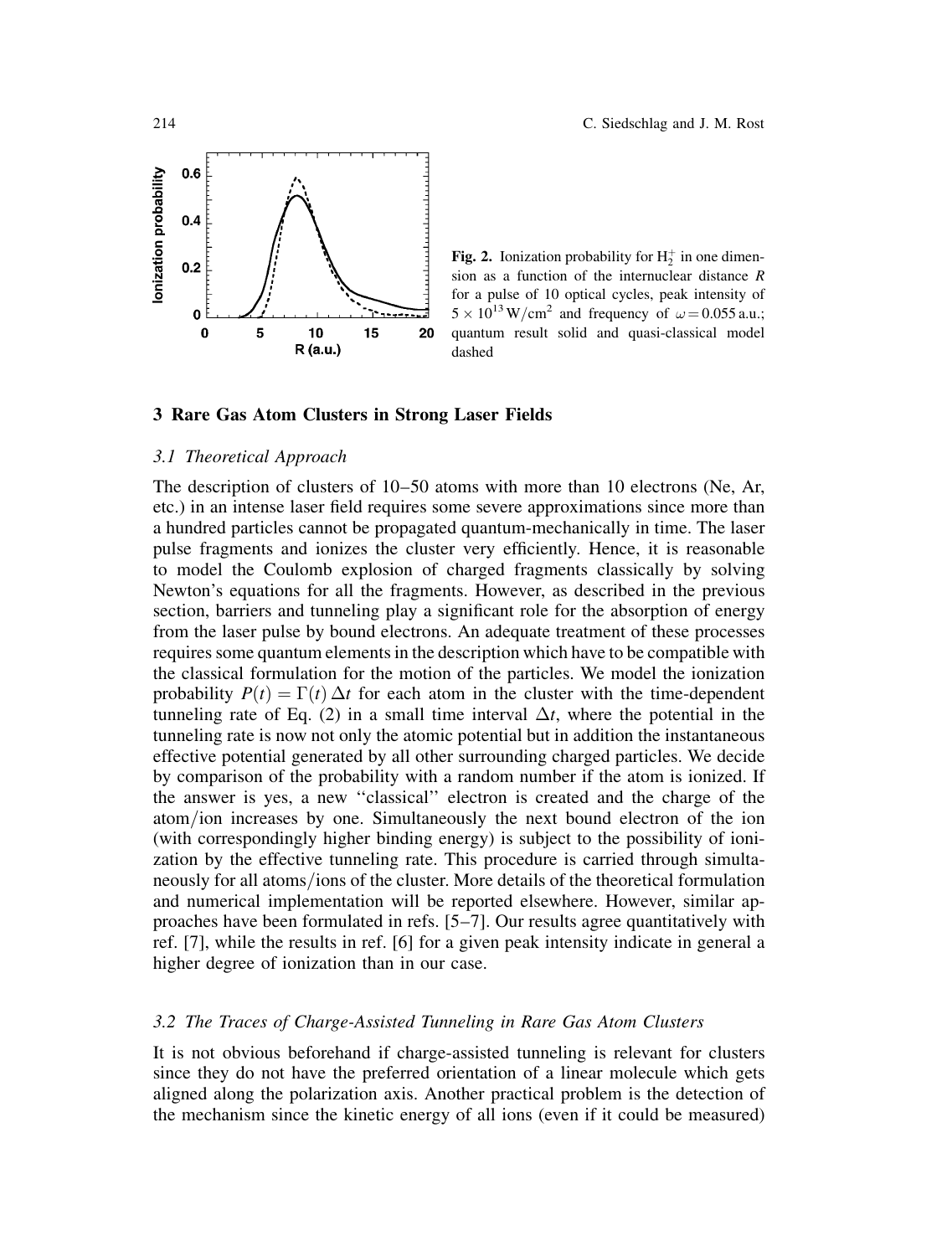

Fig. 3. Absorbed energy (a) and charge of the cluster (b) after application of the laser pulse of Fig. 2 but with an intensity of  $10^{15}$  W/cm<sup>2</sup> and a pulse length of 20 optical cycles. Shown are results for Ne<sub>16</sub> and Ar<sub>16</sub> clusters for fixed mean next-neighbour distance of the ions  $R =$  $(N^{-1}\sum_{i=1}^{N} \min_{i>j}\{|{\bf R}_i-{\bf R}_j|^2\})^{1/2}$  given in terms of the equilibrium distance  $R_0$ . The results are smoothed and averaged over  $20$  runs for each  $R$ 

would not directly allow one to determine the ionic distances where the electron was ionized. However, we can tune the pulse length through an optimum for enhanced ionization: If the pulse is too short, the ions will not reach the critical distance for enhanced ionization during the laser pulse. If the pulse is too long, the intensity of the pulse is too weak when the critical distance is reached. In between, there should be an optimum pulse length putting enhanced ionization most effectively to work, provided the mechanism exists.

We proceed as in the case of  $H_2^+$  and calculate the ionization yield for fixed cluster size measured in terms of the averaged next-neighbour ion distance in the cluster first (Fig. 3). We find a clear signature for charge-assisted tunneling for the absorbed energy as well as for the number of ionized electrons in both of our clusters considered, namely  $Ne_{16}$  and  $Ar_{16}$ , see Fig. 3. However, as one can see in Fig. 3, the critical distance is very close to the equilibrium distance since rare gas atom clusters are loosely bound compared to covalent molecules. Hence, it is not clear a priori if the absorbed energy and created charge of the cluster will also reflect charge-assisted tunneling in a full dynamical calculation as a function of laser pulse length. As can be seen from Fig. 4 the energy is monotonically decreasing while the charge shows a maximum for an optimum pulse length. In contrast to Fig. 3 we have now different laser pulses with constant fluency, i.e.  $F_0^2 \propto 1/T$ . Hence, the shortest pulses have the highest intensity. In this situation, ionization happens fast and almost at  $R_0$  leading to highly energetic ions, as well as to energetic electrons (through the high intensity of the field). This effect masks tunneling ionization since the energy rises for short pulses.

Note also that the maximum in the charge for the Neon cluster is weaker than for the Argon cluster and that it occurs at longer pulses. This result is somewhat unexpected since the Argon atoms are heavier than the Neon atoms which leads to a slower Coulomb explosion for Argon. Based on this argument one would expect that the critical distance is reached at longer pulses for Argon than for Neon while the opposite is the case. The reason lies probably in the level structure of the Ne and the Ar atom: The latter has more weakly bound electrons than the Ne atom.